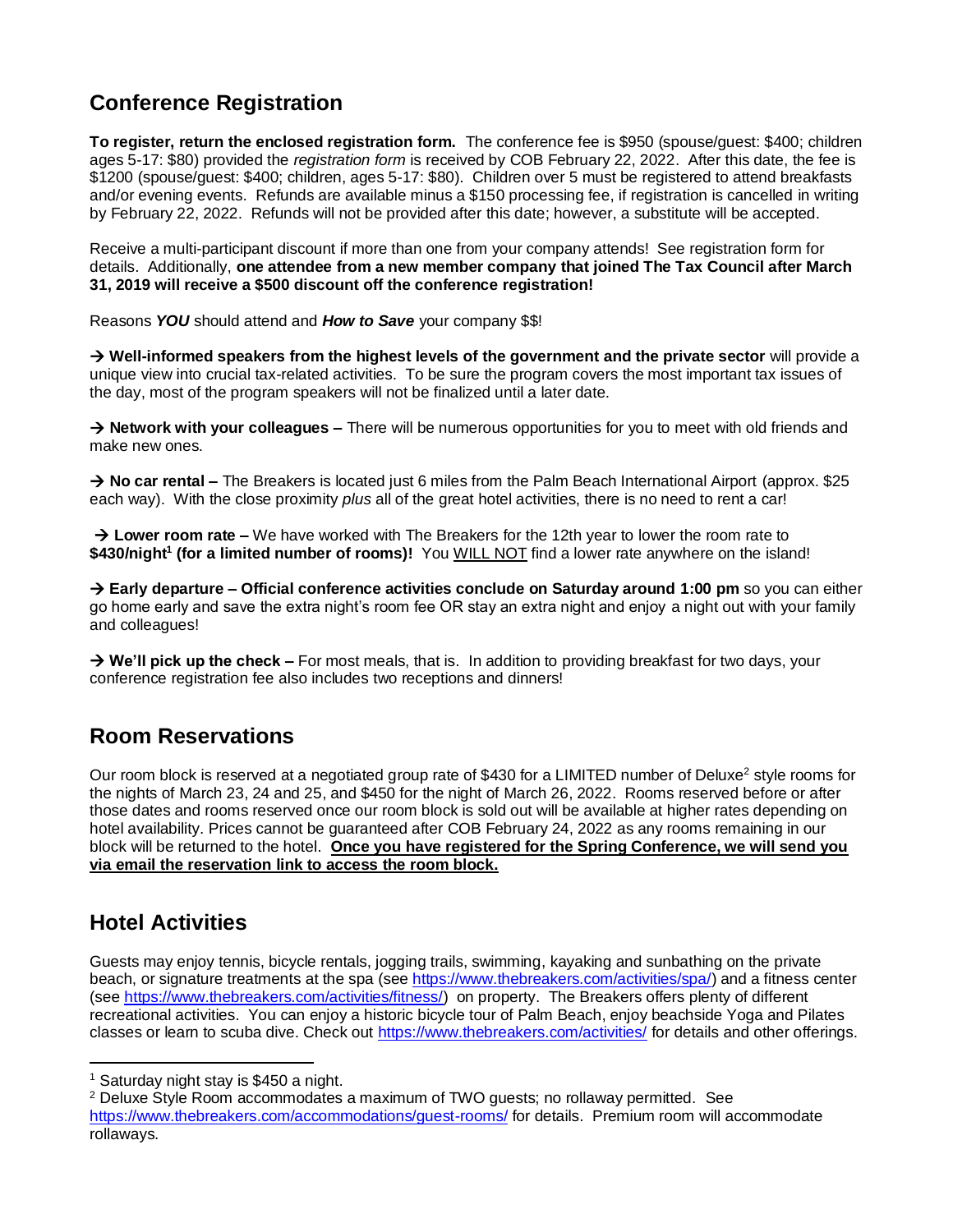Bring the entire family! – The Breakers welcomes families with children of all ages to its Family Entertainment Center which features swimming in a heated pool, a toddler's playroom and craft area, a children's movie room, a computer room and an arcade. The center also provides monitored free play for children ages 5-7. Or enroll them in the "Coconut Crew" (see<https://www.thebreakers.com/activities/families/> for details). Please note that kid activities and amenities may be scaled back due to COVID concerns.

#### **Area Activities**

Flagler Museum – The museum, which is about a 10-15 mins walk from The Breakers, features guided tours, changing exhibitions, and special programs. Members who have gone to the museum rave about it. If you have a couple of hours free in the day, we encourage you to go check it out. Information about the museum at [https://www.flaglermuseum.us/.](https://www.flaglermuseum.us/)

Shopping! Shopping! Shopping! – World-class shopping is right around the corner in the Worth Avenue District [\(http://worth-avenue.com/\)](http://worth-avenue.com/). Major named boutiques, specialty shops and fine dining are all at your footsteps. Just a little farther away in West Palm Beach, visit City Place [\(http://www.cityplace.com/\)](http://www.cityplace.com/), where old-world inspired architecture and sidewalk cafes contribute to an atmosphere reminiscent of a small European town center.

**\*\*Via Flagler by The Breakers – The newest addition to The Breakers!** Via Flagler by The Breakers [\(https://www.viaflagler.com/\)](https://www.viaflagler.com/) is an inviting alfresco plaza that features a collection of curated boutiques and eateries set amongst swaying palms, lush courtyards and Mediterranean-style architecture. The Breakers' newest restaurant, Henry's Palm Beach, is located here.

## **Dining**

Palm Beach boasts many unique dining spots guaranteed to satisfy any craving including [The Breakers' ten](https://www.thebreakers.com/dining/) [restaurants and lounges.](https://www.thebreakers.com/dining/) There are also several other restaurants within a short distance from the hotel. Or, travel to nearby West Palm Beach and choose over a dozen restaurants at City Place. The hotel concierge can assist you in all of your recommendation and reservation needs.